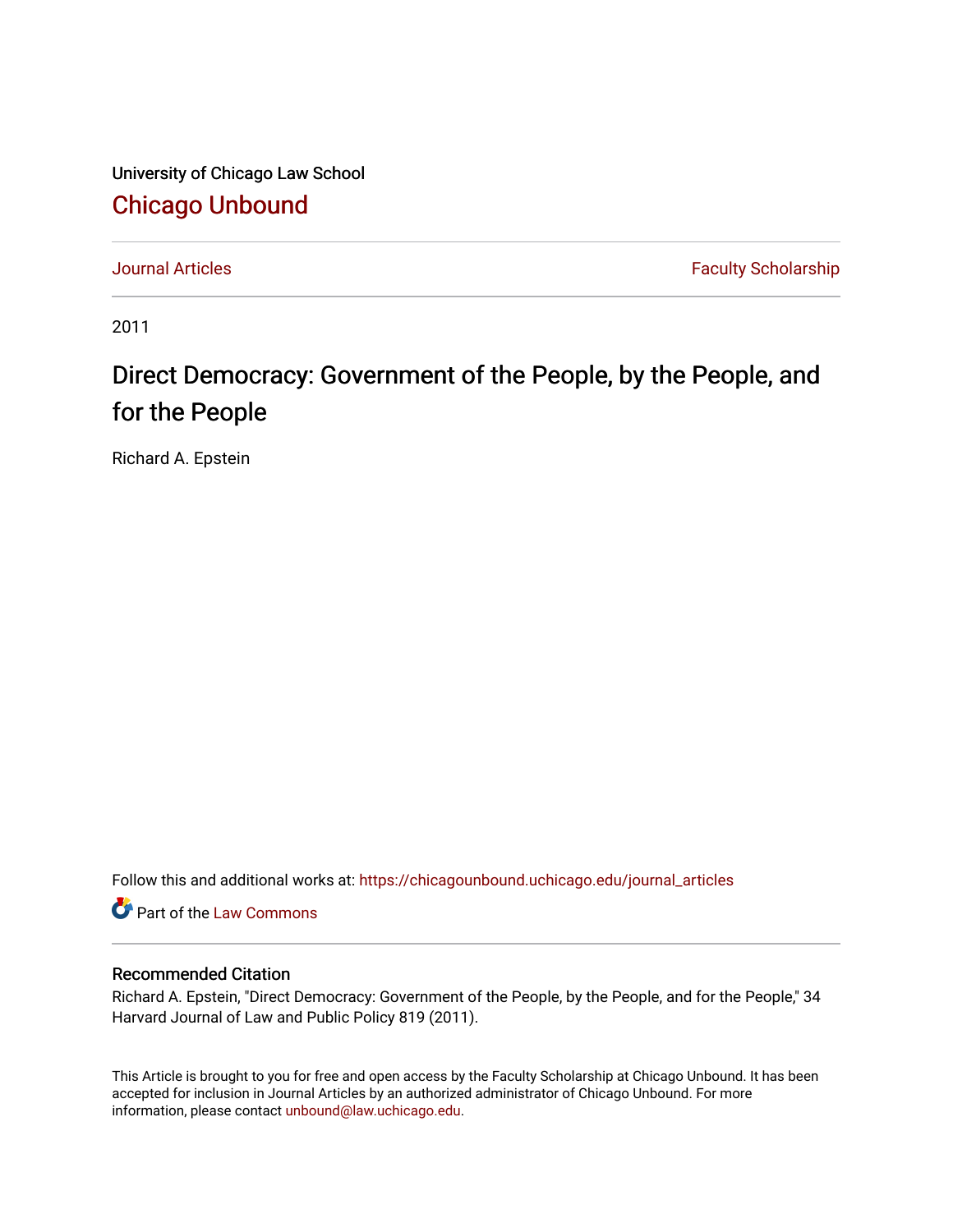# **DIRECT DEMOCRACY: GOVERNMENT OF THE PEOPLE, BY THE PEOPLE, AND FOR THE PEOPLE?**

### RICHARD A. EPSTEIN\*

In the Gettysburg Address, President Lincoln declared ours a "government of the people, by the people, [and] for the people."' Is the Gettysburg Address an appropriate template for the American Constitution? Are national referenda and initiatives an appropriate template for the American Constitution? This Essay will argue that they are not.

In fact, after considering Professor William Eskridge's remarks at the 2010 Federalist Society National Lawyers Convention,2 my opposition to the use of either referenda or of initiatives has, if anything, hardened. Let me ground this intuition in political and constitutional theory. There is one question that is absolutely essential to this discussion: Just how unrestrained ought our legislative authority be in a constitutional democracy that seeks to protect vested individual rights?

In a constitutional democracy, we are far from thinking that the sole object of government is to satisfy the preferences of the median voter. We have, at least in the original design of the Constitution, a system that has no directional pull at all. Each distinct institution of government, from the President, to the Senate, to the House, is subject to different rules, all of which, in combination, are designed to create multiple obstacles to the enactment of laws.<sup>3</sup> Why does American government take this

<sup>\*</sup> Laurence A. Tisch Professor of Law, New York University School of Law; Peter and Kirsten Bedford Senior Fellow, The Hoover Institution; Senior Lecturer, The University of Chicago Law School.

<sup>1.</sup> President Abraham Lincoln, The Gettysburg Address (Nov. 19, 1863), *in* THIs FIERY TRIAL: THE SPEECHES AND WRITINGS OF ABRAHAM LINCOLN 184, 184 (William E. Gienapp ed., 2002).

<sup>2.</sup> William N. Eskridge, Jr., Remarks at the 2010 Federalist Society National Lawyers Convention, Government of the People, by the People, and for the People? (Nov. 19, 2010), http://www.fed-soc.org/publications/pubid.2024/pub-detail.asp.

*<sup>3.</sup> See* U.S. CONST. art. I, **§** 7, cls. **2-3** (articulating the bicameralism and presentment requirements); THE **FEDERALIST** NO. 51, at 322 (Alexander Hamilton or James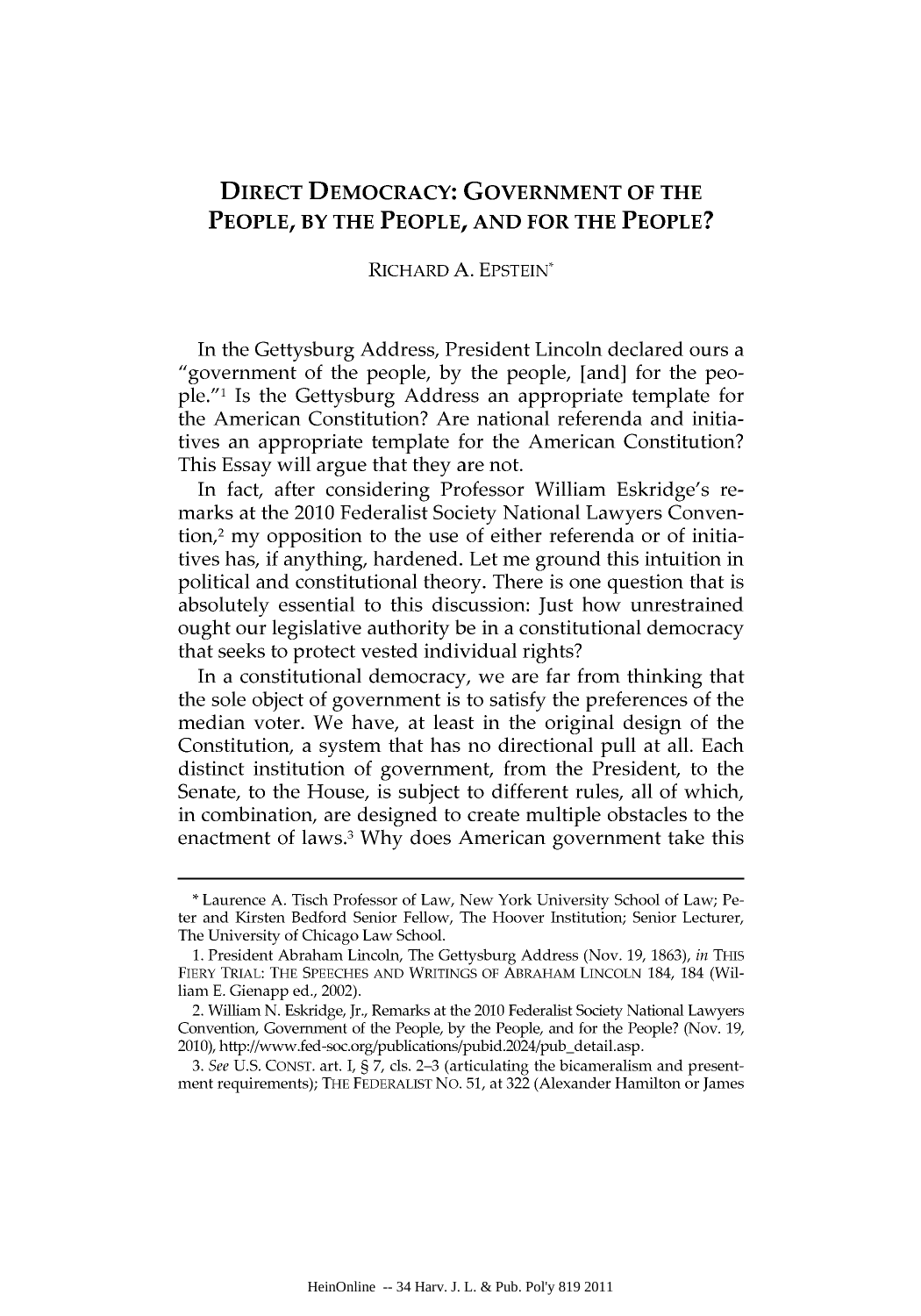presumptively obstructionist stance? It does so because it harbors a deep ambiguity about what it means for anyone to evoke the multi-faceted image of "the people" in analyzing American constitutional law or indeed any other system of governance.

What do I mean by this simple and uneasy proposition? The nub of the argument is that when we start thinking about "the people," we do so in two very different ways. Sometimes we treat any reference to the people as reason for celebration. The American people have spoken and decided that X, not Y or Z, ought to be President of the United States. Yet the reality is that 54 percent voted for candidate X, while the other 46 percent of voters split their votes among Y and Z. In cases where the passing of legal authority is at stake, we consciously create an illusion of collective unanimity by using the term "people" to turn a fragile majority into a 100 percent rout. As long as everyone may participate in the election, this usage is, at least for the moment, a useful affirmation of democratic participation.

But using this illusion to secure political legitimacy also has a dark side, for all too often this phrase can be misleading and dangerous. In one sense, the most dangerous words in the U.S. Constitution are the most celebrated. I refer here to the words "We the people," which begin the Constitution's Preamble.4 I take such a negative view of one of the cornerstones of our Constitution because of how the original draft of this particular provision read. The words were: "We the People of the *States* of New-Hampshire, Massachusetts, Rhode-Island and Providence Plantations, Connecticut, New-York, New-Jersey, Pennsylvania, Delaware, Maryland, Virginia, North-Carolina, South-Carolina, and Georgia, do ordain, declare and establish the fol-

Madison) (Clinton Rossiter ed., 1961) ("A dependence on the people is, no doubt, the primary control on the government; but experience has taught mankind the necessity of auxiliary precautions. This policy of supplying, by opposite and rival interests, the defect of better motives, might be traced through the whole system of human affairs, private as well as public. We see it particularly displayed in all the subordinate distributions of power, where the constant aim is to divide and arrange the several offices in such a manner as that each may be a check on the other that the private interest of every individual may be a sentinel over the public rights.").

<sup>4.</sup> U.S. CONST. pmbl. ("We the People of the United States, in Order to form a more perfect Union, establish Justice, insure domestic Tranquility, provide for the common defence, promote the general Welfare, and secure the Blessings of Liberty to ourselves and our Posterity, do ordain and establish this Constitution for the United States of America.").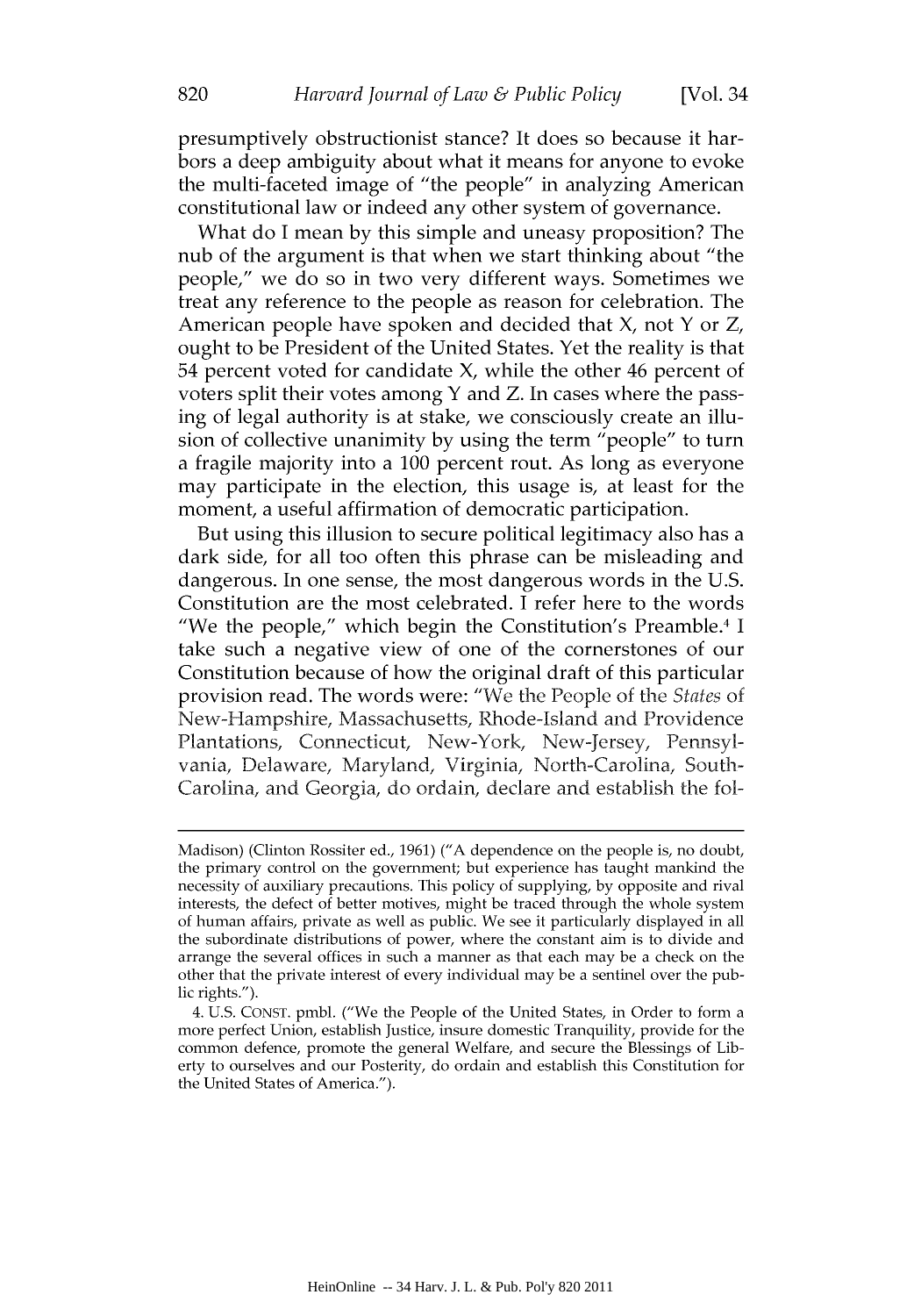#### *Direct Democracy*

lowing Constitution for the Government of Ourselves and our Posterity."<sup>5</sup> Today's familiar Preamble contains no such suggestion that the Constitution was designed to bind the people of each individual state.6 It is indeed evident that the use of that longer phrase set a different tone for the rest of the Constitution. It showed that the Framers had to tread carefully because they were acting as delegates for individuals in their own states, some of whom might disagree with them. The more elaborate language invites a mood of caution. In contrast, the phrase "We the People" used in the final draft<sup>7</sup> creates an image of coercive unanimity.

Consider the reaction that we all have when we speak about the People's Republic of China or the People's Republic of East Germany or, closer to home for at least for some of us, the People's Republic of Cambridge, or the People's Republic of Berkeley. The first two examples refer to totalitarian regimes. The second two examples refer to cities whose policies on such issues as rent control and land use planning invoke that rather unflattering comparison. In all of these cases, there is a risk that any group that can attain a majority, and many oligarchs who cannot, can introduce measures in the name of the public that do not match the preferences of the people who will be bound by those measures. Therefore, the aggressive reference to the power of the people to make law creates, in my mind, an open invitation to totalitarianism.

But it need not be that way. Look closely now at the other uses of the word people in the Constitution. There are four such uses in the Constitution, all of which are contained in the Bill of Rights: the right of assembly in the First Amendment;<sup>8</sup> the protection against unreasonable searches and seizures in the Fourth Amendment;<sup>9</sup> the guarantee of individual rights in the Ninth

<sup>5.</sup> COMM. OF DETAIL, REPORT OF THE COMMITTEE OF DETAIL (Aug. 6, 1787), *available at* http://hdl.loc.gov/loc.rbc/bdsdcc.c1al (presenting the first draft of the Constitution).

*<sup>6.</sup> See* U.S. CONST. pmbl.

<sup>7.</sup> *Id.*

<sup>8.</sup> U.S. CONST. amend. I ("Congress shall make no law respecting an establishment of religion, or prohibiting the free exercise thereof; or abridging the freedom of speech, or of the press; or the right of the people peaceably to assemble, and to petition the Government for a redress of grievances.").

<sup>9.</sup> U.S. CONST. amend. IV ("The right of the people to be secure in their persons, houses, papers, and effects, against unreasonable searches and seizures, shall not be violated, and no Warrants shall issue, but upon probable cause, supported by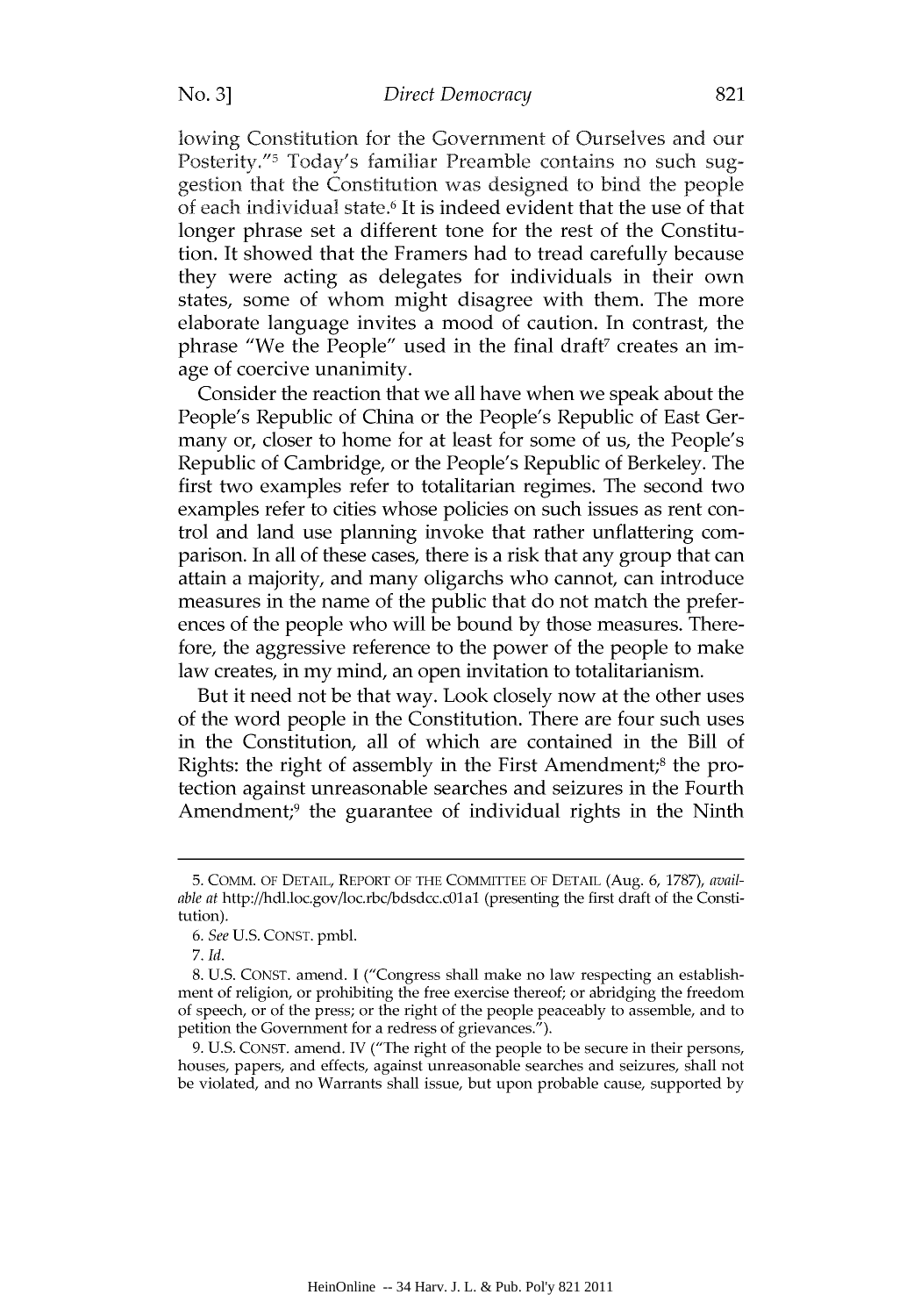[Vol. 34

Amendment;<sup>10</sup> and the reservation of all powers not delegated to the United States in the Tenth Amendment to the states or the people<sup>11</sup> (think again about the choice of words in the Preamble).

These four instances involve a benign use of the term people. No longer do we have the risk of majoritarianism (or worse) running rampant. Rather, we have a stirring declaration that each individual within this society will receive explicit personal protection against the impositions of government, so that people can assemble peaceably in public or be secure in their homes. This guarantee of protection does not mean that we all have the right to live together in one giant teepee, but that each of us has private individual rights, and that these rights will be protected against government interference. No longer do we speak of the rights of the majority. Now we speak of the rights of each individual to be a majority of one in his own space.

These defensive uses of the term people in the Bill of Rights thus have a completely different resonance and tone from the aggressive and collectivist use of the term as it appears in the Preamble. Moreover, this difference has had real consequences for the interpretation of the original Constitution, because when courts invoke the term "We the People" from the Preamble, they use it to indicate the direct relationship of individuals to the central government, which necessarily downplays and degrades the independent role of the States in the original system.12 So this trope of "We the People" is not simply a rhetorical trope without institutional consequences. It is a wedge to the modern expansion of federal power.

Having thus set the stage, I return to the Gettysburg Address. The great achievement of the Gettysburg Address was to make the case for the inclusion of all people in whatever crazy processes the United States had developed to make and apply

Oath or affirmation, and particularly describing the place to be searched, and the persons or things to be seized.").

<sup>10.</sup> U.S. CONST. amend. IX ("The enumeration in the Constitution, of certain rights, shall not be construed to deny or disparage others retained by the people.").

<sup>11.</sup> U.S. CONST. amend. X ("The powers not delegated to the United States by the Constitution, nor prohibited by it to the States, are reserved to the States respectively, or to the people.").

<sup>12.</sup> See e.g., Dist. of Columbia v. Heller, 554 U.S. 570, 579-80 (2008) (outlining the individual right to bear arms vis-à-vis the government).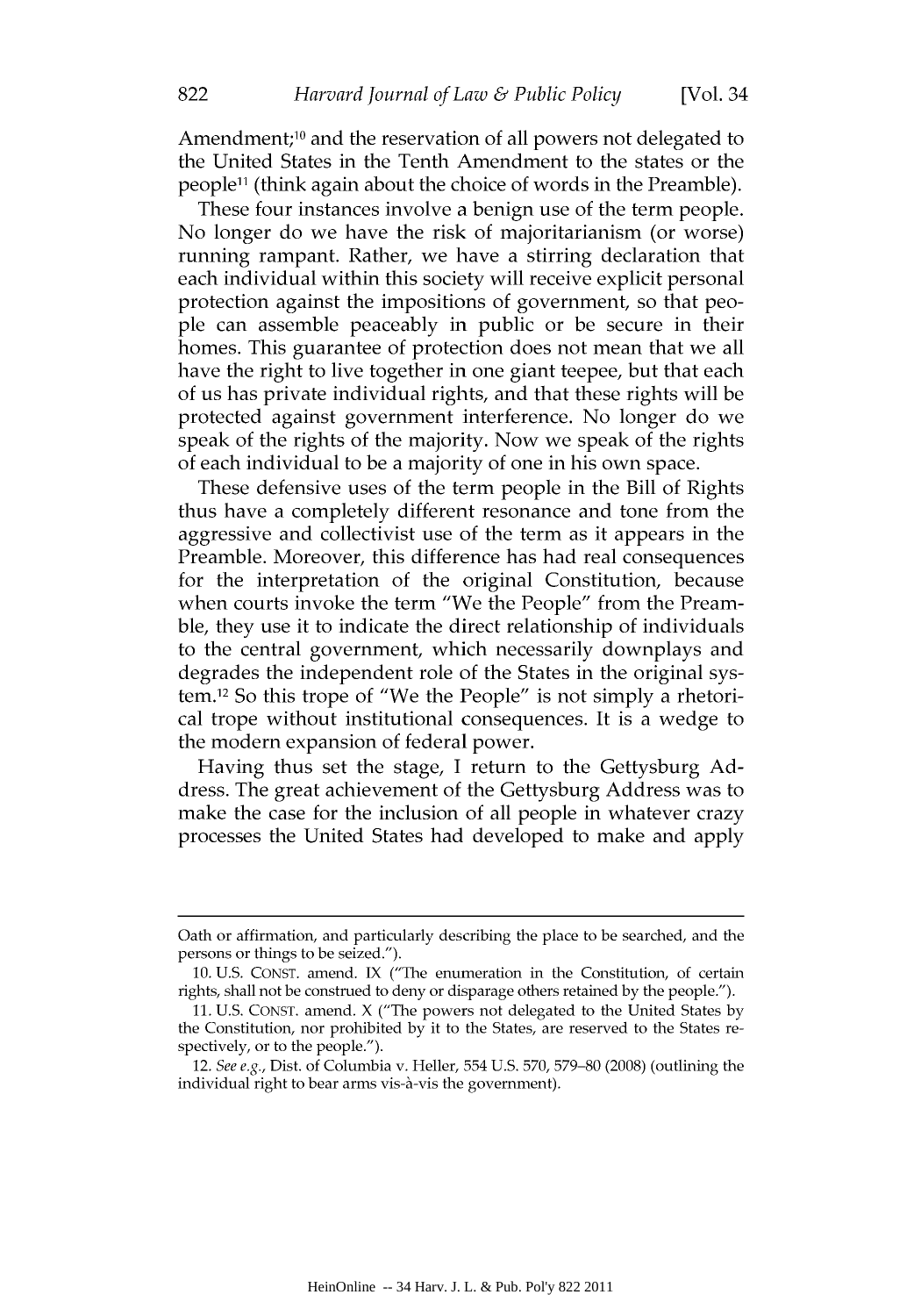#### *Direct Democracy*

No. **3]**

laws.13 Accordingly, we cannot today exclude large numbers of individuals within the United States from participating as equal citizens. 14 And so in its own way, the oblique subject of the Gettysburg Address was the great issue of the time: slavery. Viewed in light of its historical context, President Lincoln's speech was a stunning rhetorical and intellectual achievement. But although it speaks authoritatively on the importance of inclusion, it does not address just how this inclusive organization should operate.

I now consider the referendum and the initiative in two ways. The first way considers these devices as a way of putting more laws into place. Given the number of laws already in force, that is the last thing that we want from the federal government. The second way sees these devices as alternatives to the present structure of our national government. In this regard, the judicial protection of individual rights of "the people" is a concerted effort to slow down the overall pace of government, by ensuring that the median voter cannot impose his will, through referenda and initiatives, on those dissidents inside this society who have different views about how to run their own lives.

We thus face a collective dilemma. We need to rely on median voters on matters of collective deliberation, but we need to restrain the median voter on questions of individual rights. No constitutional democracy can afford to neglect either part of this two-step game.

With these twin objectives in mind, consider the difficulties of both the referendum and the initiative. First, as a prosaic matter, how does one select the date of a national referendum? Although this looks at first like a trivial problem, it takes on a different significance in light of Proposition 8 in California, where the vote in favor of limiting gay marriage was influenced by holding the referendum on the same day as the presidential election.<sup>15</sup> The choice of this particular date increased voter turnout in socially conservative black communities that might have af-

<sup>13.</sup> *See* Gray v. Sanders, 372 U.S. 368, 381 (1963) ("The conception of political equality from... Lincoln's Gettysburg Address... can mean only one thing  $-\text{one}$ person, one vote.").

<sup>14.</sup> *See, e.g.,* U.S. CONST. amend. XV (race no bar to voting); U.S. CONST. amend. XIX (women's suffrage).

<sup>15.</sup> *See Proposition 8 Exit Poll: Whites Oppose, Blacks Support, Latinos Divided,* L.A. TIMES, Nov. 4, 2008, http://latimesblogs.latimes.com/lanow/2008/11/proposition-8 e.html.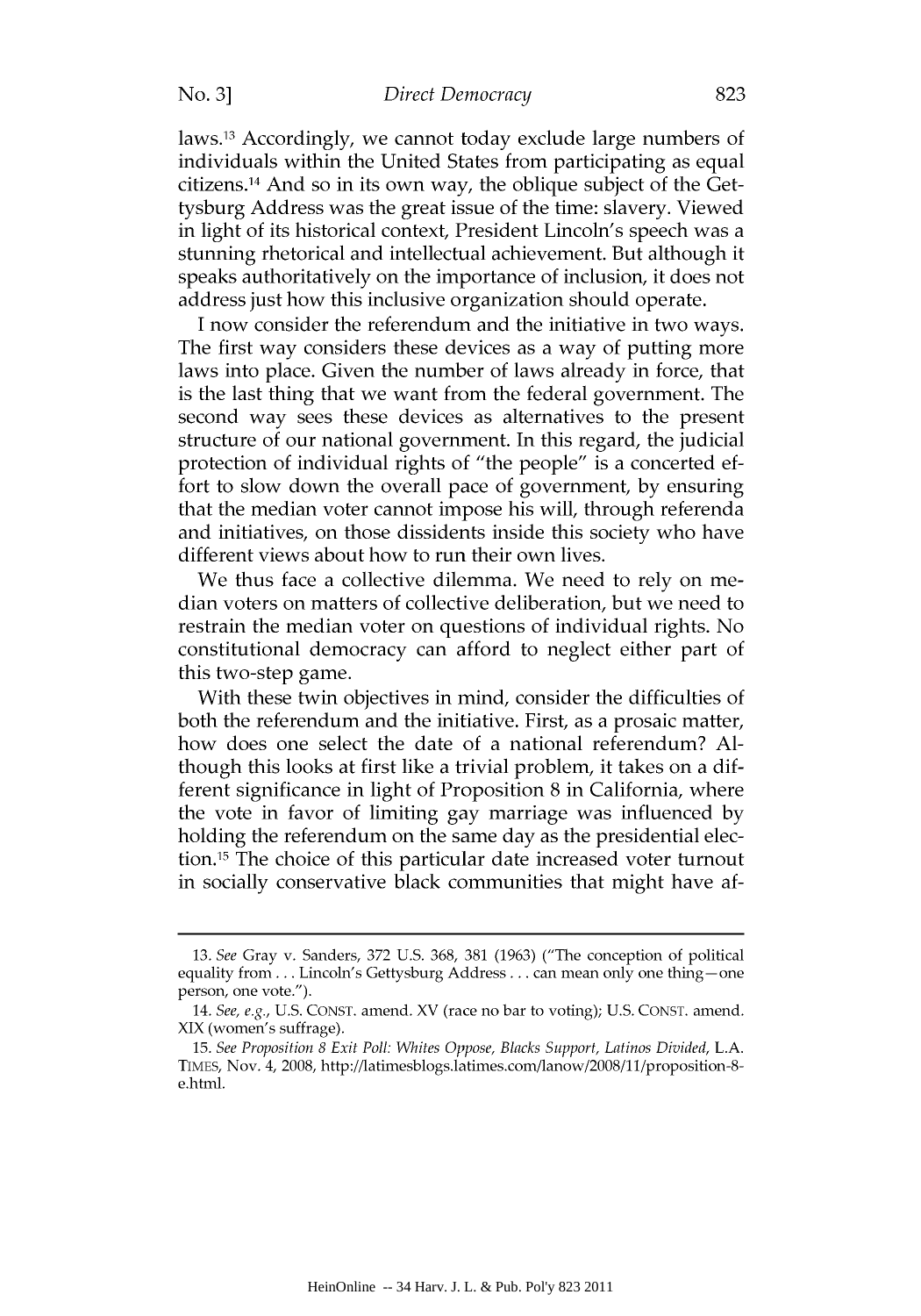[Vol. 34

fected the outcome. 16 But if the referendum is held on some day other than the national election, what day is chosen, and why?

The choice of date ties in to a second problem: the clear incentive for interest groups to play the timing game. Even at its best, the referendum gives only a snapshot of public preferences. A program of universal healthcare like the Patient Protection and Affordable Care Act of 2010 (PPACA)17 would have done quite well in a referendum (if a referendum could be held on such a complex matter) had it been held sometime in April or May of 2009.18 But a year later, the same measure would completely crater in light of the major shifts in public opinion.19 Which of these two different results makes sense? This one variable thus becomes the object of strategic calculation for both sides.

A third problem with this device is equally mundane: how many separate referenda can be bundled into a single election? Can a government have one, two, three, ten, or twenty of these things going forward at the same time? Once that is decided, the complex administration of the system could lead to the need for a lengthy recount if this process goes amiss. *Bush v. Gore20* is a cautionary tale.

Now suppose that the referendum passes only on an advisory basis in order to avoid a direct clash with our current legislative structure; how should Congress draw inferences if that vote comes out **53%** one way, 47% the other way? If the referendum is on some major structural change, does a **53%** majority suffice to warrant the shift in policy? Or is the demand for any supermajority wholly inappropriate because the people, or at least 51% of them, have spoken and that bottom line is all that matters? These modest complexities with the referendum just dump back into the lap of Congress another set of endless

20. 531 U.S. 98 (2000).

824

<sup>16.</sup> *See id.*

<sup>17.</sup> Pub. L. No. 111-148, 124 Stat. 119.

<sup>18.</sup> Paul Steinhauser, *Poll: Americans OK with More Government Health Care* In*fluence,* CNN, May 29, 2009, http://articles.cnn.com/2009-05-29/politics/ health.care.poll\_1\_health-care-health-care-health-insurance?\_s=PM:POLITIC ("[S]lightly more than six out of 10 think the government should guarantee health care for all Americans.").

<sup>19.</sup> Stephanie Condon, *Poll: Most Americans Remain Against Health Care Overhaul,* CBS NEWS, Apr. 2, 2010, http://www.cbsnews.com/8301-503544\_162-20001700- 503544.html?tag=contentMain;contentBody (finding that **53%** of those polled opposed, **32%** approved the PPACA).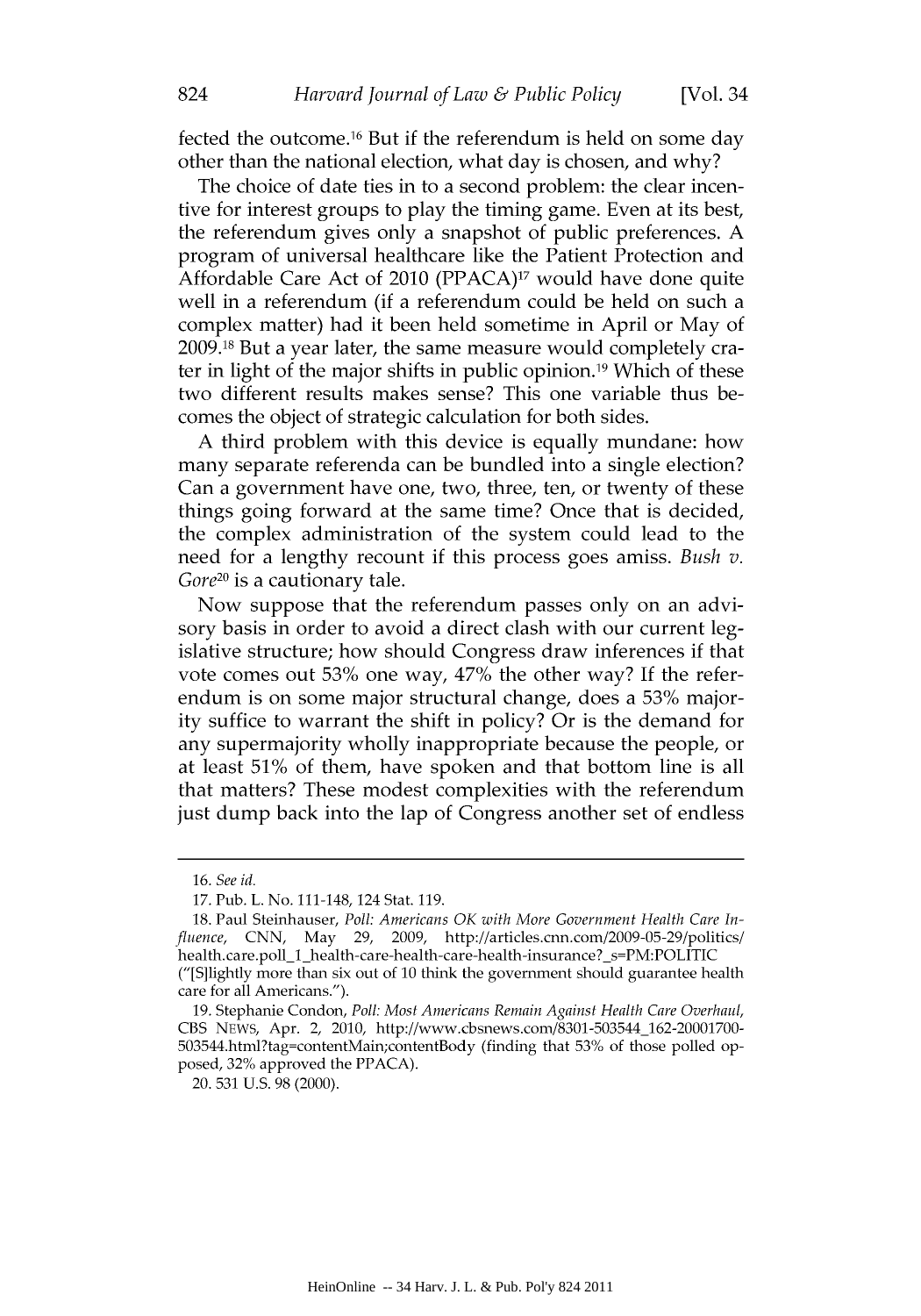procedural disputes that make it hard to determine the validity, interpretation, and enforcement of any referendum.

On top of all of these difficulties, it is necessary to make some sensible judgment of the kinds of matters that are proper to present through a referendum of any sort at the federal level, considering the now frayed doctrine of enumerated powers that (thankfully) still exerts some hold on the American conscience. It thus is worrisome to ask what should be done with respect to a referendum whose content falls outside the power of Congress. At this particular point, the referendum will run headlong into a series of judicial challenges about its constitutionality.

Given these institutional puzzles, how should we think about the role of the median voter? My view is that we should, in today's environment, set the presumption against the will of the median voter in a national election; however, this judgment is ever so tenuous in the absence of real knowledge as to what a particular referendum provides. On the broader question of more law, or less, the answer today is perfectly unambiguous. We want fewer laws coming out of Congress. So in that spirit I offer my own parliamentary amendment: The only time the Senate filibuster should be out of order is when a proposal is on the floor to repeal legislation already in effect. But we should by all means keep, or strengthen, the filibuster whenever new legislation is on the table.

This nation is in a perilous state now that the engine of government is overheating. A way must be found to cool it down. That cannot be done by seeking to implement a major new scheme for creating law on top of the present overloaded system.

But if we put the referendum to one side, what should be done to advance meaningful structural reform? My own preference is for the Supreme Court to return to a system of interpretation that stresses limited government and strong property rights. I do not dare suggest that we work toward this end by constitutional amendment, for in my view the amendment process-given the general tenor of the time—will turn into a runaway train that will lead to heaven knows where. As a nation, we should work to return to the original tradition that takes enumerated powers and individual rights much more seriously than we do.

Professor Randy Barnett has put forward an ingenious way of challenging significant portions of the PPACA by attacking